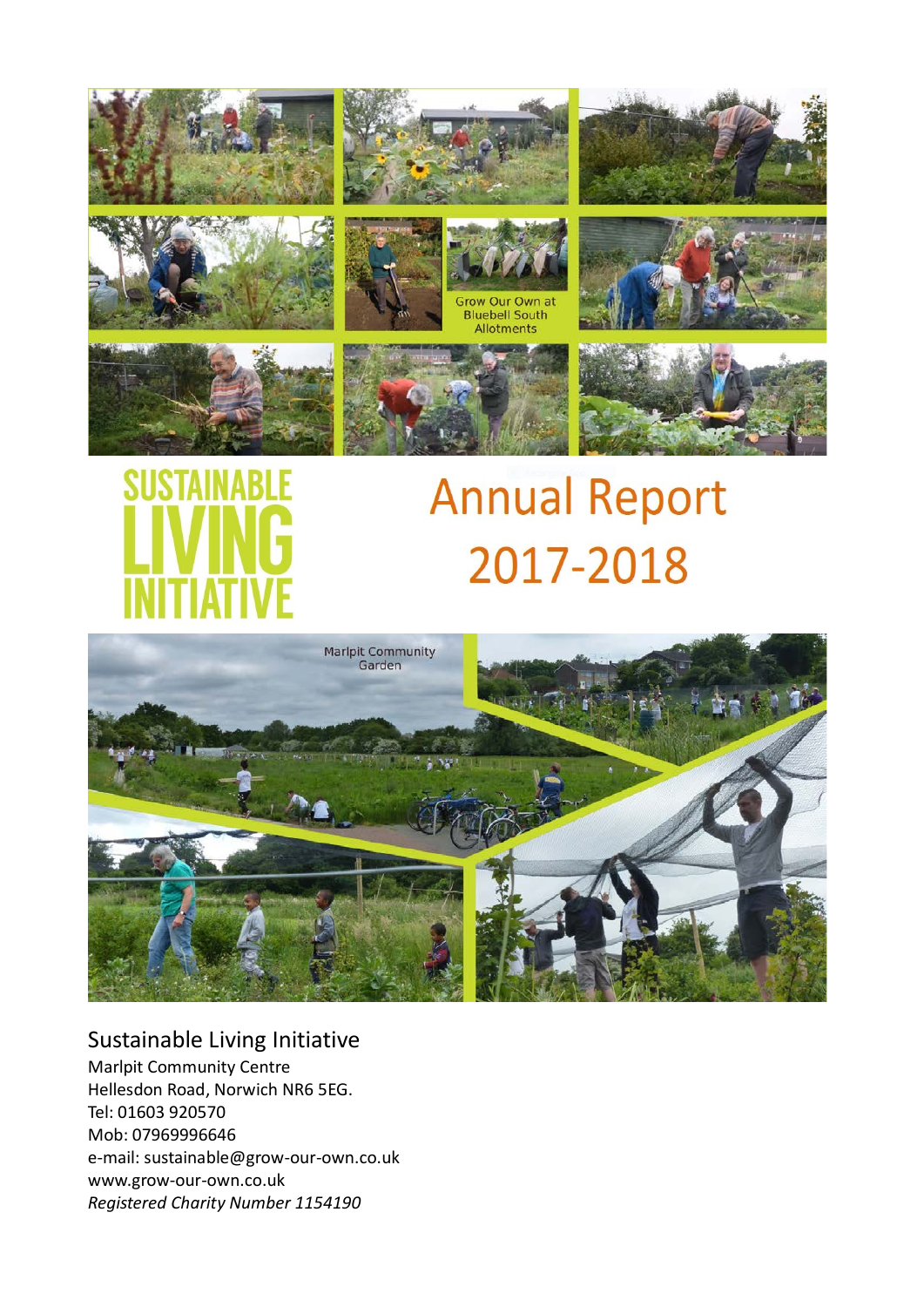# **Introduction**

The Sustainable Living Initiative (SLI) is a registered charity run by Trustees and [its office is at](http://grow-our-own.co.uk/#office)  [Marlpit Community Centre](http://grow-our-own.co.uk/#office) on Hellesdon Road. Founded in 2004 as a pilot project, it now runs two community gardens in Norwich; Grow-Our-Own (GO $2$ )Bluebell which is at the Norwich City Council's Bluebell South allotments, and Marlpit Community Garden, which is at Hellesdon Road, Marlpit.

SLI is a membership-based organisation and is open to those who support its objectives and wish to be involved in its activities. SLI works to improve the quality of life for individuals and communities through gardening and environmental projects. Members come together to grow fruit and veg **organically**, share resources, food and recipes, learn about and support the natural environment and to enjoy each other's company. SLI membership shows a commitment to promoting environmental awareness and sharing resources to improve our quality of life. It is a forum for sharing ideas and skills and initiating collaborative practical projects in growing and using food sustainably.

# **SLI in 2017-2018 at a glance**

There were 170 members, more than half of whom, were growers at  $GO<sup>2</sup>$ Bluebell, and the majority of whom were female. About a third of our membership was aged above 55 and 13% had some sort of disability. Nearly 60% of our members were White British which also reflects the ethnic composition of Norfolk. The rest of the members were Asian (8%), European (6%), and the remainder included Irish and mixed race.



SLI ran eight training/workshop sessions during the year. These included growing and pruning soft fruit and fruit trees, soil care, plant care, pests and diseases, Shitake mushroom growing and scything refresher training. In addition, we organised jam, jelly and chutney making workshops using produce from the Marlpit Community Garden and one cooking session; making Nepali Sel Roti (see [https://en.wikipedia.org/wiki/Sel\\_roti\)](https://en.wikipedia.org/wiki/Sel_roti). These training sessions which are mainly for our members were well attended although we could have more people attending our gardening training sessions.

We carried out an evaluation of SLI in January 2018. The purpose of this evaluation was to provide information to SLI trustees on what the SLI project has done well or not so well - particularly in the last three years - and how the project can be improved.

125 questionnaires were sent and the response rate was 30%. According to the results of the survey, everyone said that the project either 'more than' (76.3%) or 'mostly' (21%) met their expectations. The main reasons for joining SLI were: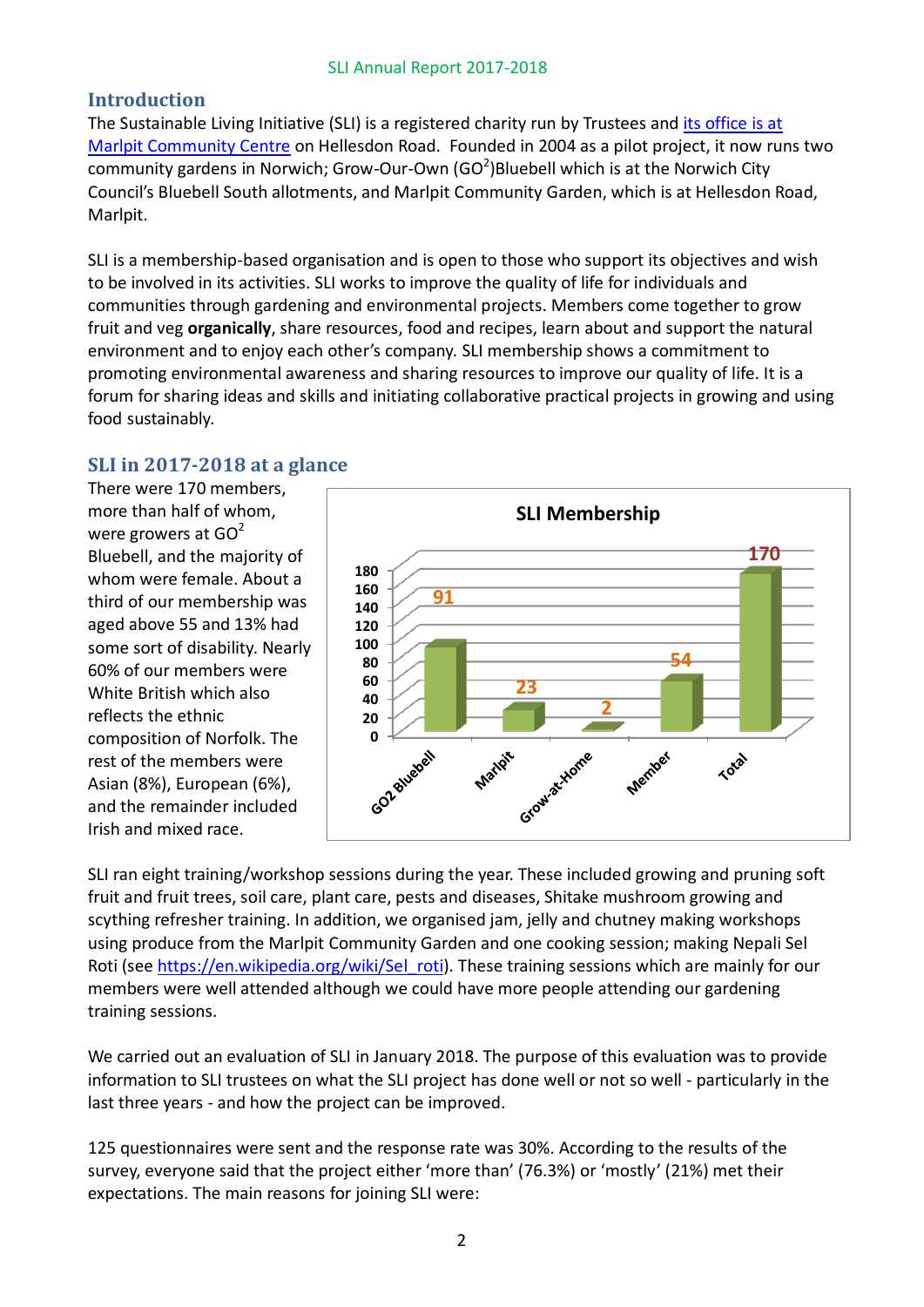- Many members live in flats or have small gardens and want space to grow food and to spend time outside.
- A large number of members wants to grow in a communal way in order to have practical support and companionship.
- Specialist groups want to enable their members to access community based activities.
- Others joined "to learn new skills"; "for academic research", "for opportunities to experiment".

With regard to the benefits from the project:

- 81% said they eat or cook with more or a greater variety of fruit and vegetables because of the project.
- 73% said they save money from being part of the project.
- 84% said they have learnt more about growing things organically since joining the project.
- 95% said they have benefited from informal advice about growing/cooking at the project.
- 60% said they have attended formal training about growing/cooking at the project
- 63% said they have developed skills other than growing skills by being part of the project
- 74% said they think their physical health has improved as a result of the project
- 89% said they think that their mental health or general wellbeing has improved from being part of the project.

These results are very encouraging; we need to continue doing our good work and encourage more people to join our community gardens.

The grant funding from the Tudor Trust enabled us to employ an office manager who among other things revamped our website, further developed our accounting system using QuickBooks and improved communications with schools and community groups in Norwich. The grant also enabled the programme manager to dedicate more time in further developing the Marlpit Community Garden and spending more time with regular members, volunteers and visitors.

Following on the announcement by Mahesh (our founder and programme manager) to retire at the end of 2020, we held a planning workshop day on  $8<sup>th</sup>$  September 2018 to discuss the future of our scheme, particularly to plan how we would manage once Mahesh leaves.

We had group exercises with the following headings: our hopes and fears, our values, our vision for the future, and finally our three-year action plan for how we get there. Trustees will go through the plan suggested by SLI members and decide how to move forward. There will be a further workshop next year.

Below is a summary of the year in our two gardens. Detailed reports are contained in the annexe.

# **GO2 Bluebell**

Grow-Our-Own (GO<sup>2</sup>) at the City Council's Bluebell South Allotment site in Norwich was the first pilot scheme of SLI. It grew rapidly between 2007 and 2010 but after that declined steadily, from 180 members at its peak to 91 now. As a result, we have reduced the number of allotments rented from the City Council (from 18 full-sized plots to 11 plots now).

A team structure was set up to manage the  $GO<sup>2</sup>$  Bluebell Scheme, following the decision of the SLI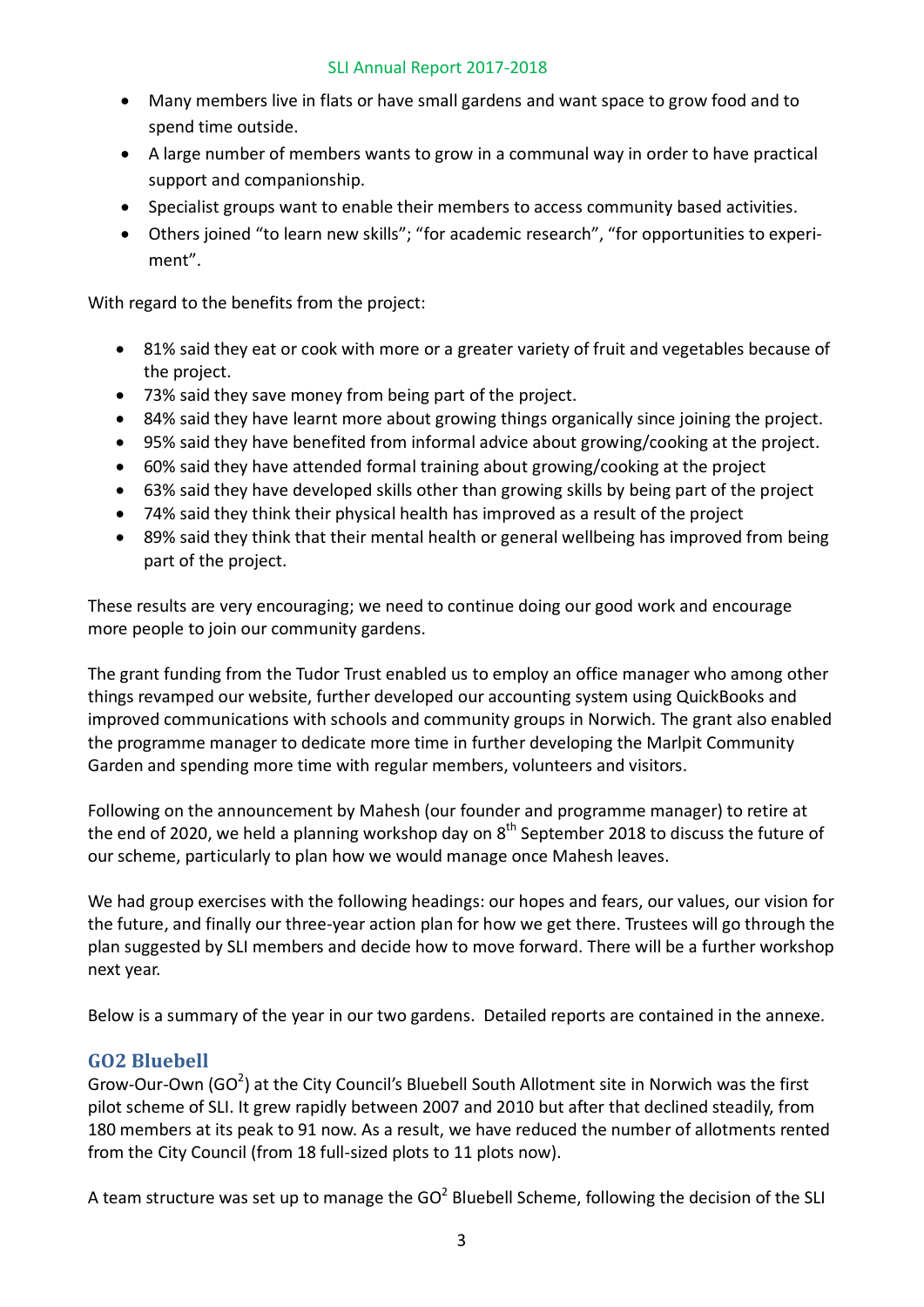to start a new project at Marlpit in 2011. The new system has worked well with responsibility divided among teams to include the tasks of providing seeds, plants, compost and tools, maintaining the land and water supply, sharing gardening knowledge and skills, administering the scheme, and organising food sharing lunches. Currently, seven team leaders and a coordinator are managing the day to day activities of our Bluebell site.

 $GO<sup>2</sup>$  at Bluebell had another very busy year. A team of volunteers staffed the shed on Wednesday and Sunday mornings helping members with advice and directing them to seeds and plants.

# **Marlpit Community Garden**

Marlpit Community Garden is a seven-acre site with plots for individuals, families, schools and community groups. It is also home to a wildlife area, a herb garden, forest garden, bee hives, an orchard, a soft fruit area and a demonstration plot which provides vegetables for our volunteers' lunches. During 2017-18, there were 23 individual growers, two schools and two mental health community groups growing food in Marlpit Community Garden in specially designed raised beds.

Soft fruit such as red, white and black currants, gooseberry and raspberry and tree fruit such as apple, pear, plum, greengage planted after 2014 are all bearing fruit. In some cases for example red and white currants, we are finding it difficult to harvest all produce on time.

The tasks of maintaining the orchards, forest garden, herb garden, wild flower area, communal vegetable growing patch and other facilities in Marlpit Community



Garden have been carried out by a group of regular volunteers who attend weekly on Tuesday and on Thursday. On Tuesday, volunteers get a home-cooked lunch and are offered any surplus fruit and vegetables to take home at the end of their work. The communal vegetable growing patch serves as a demonstration area; it also provides the bulk of food for Tuesday lunch.

In addition to our regular volunteers at Marlpit, we had volunteers from MARSH and AVIVA (both Norwich based insurance companies), GoodGym, students from University of East Anglia, and young volunteers from Talent Match, MINT and the National Community Service. Apart from getting the much needed help from these volunteers in maintaining our community gardens, volunteers have enjoyed being out in the garden, eating fresh fruit and vegetables, learning new skills, meeting new people and developing confidence. We have received very positive feed-back from our volunteers.

# **SLI Finance**

Income for the year was £32848 and the expenditure was £36067, creating a shortfall of 3220. However, there was unspent grant money from the previous year to cover the shortfall.

As usual, the majority (68%) of our income came from grants and donations. The Tudor Trust's grant of £20000 for core costs enabled SLI to employ an Office Manager and to pay a little bit more to the Programme Manager.

SUMA cooperative where SLI members can buy ethically traded dry foods and drinks from SUMA is now administered from our office account (previously it was run from Mahesh's personal account). We started charging 5% to our SUMA members as administrative fee which has almost covered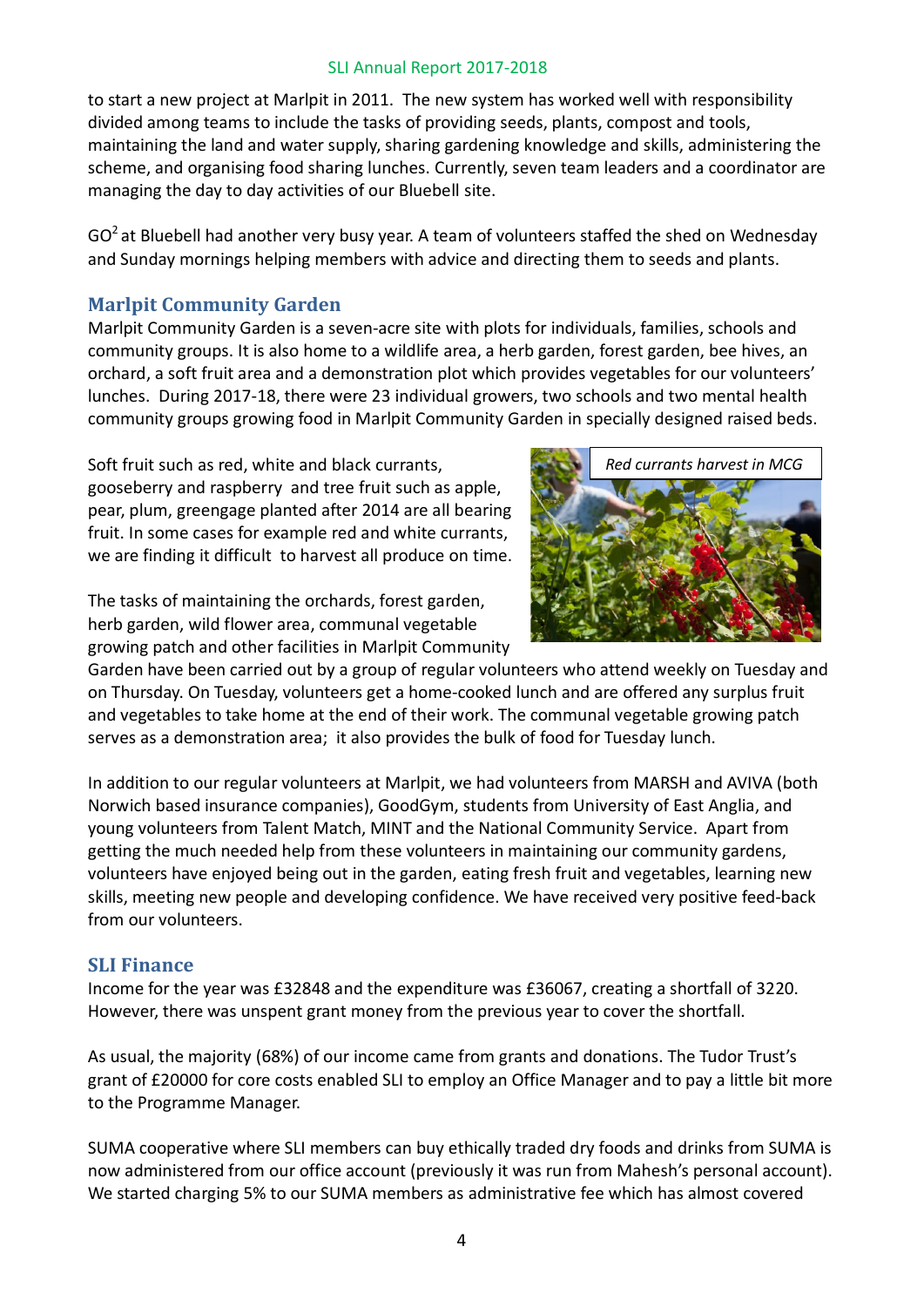SLI's food purchase for volunteers' meal.

Of the total expenditure, about 35% was spent on staff salaries. Other major expenses were improving the fencing in MCG, replacing tools lost due to theft at MCG and the purchase of a lap top to replace the aging desk top computer. For further details, please see the Financial Activity table below.

| Name of the Organisation   | Amount<br>received | <b>Notes</b> |
|----------------------------|--------------------|--------------|
|                            |                    |              |
| <b>Tudor Trust</b>         | 20000              | Grant        |
| <b>Thomas Wall Trust</b>   | 1000               | Grant        |
| Paul Bassam Charitable     |                    |              |
| Trust                      | 1000               | Grant        |
| Small donations to replace |                    |              |
| tools stolen               | 199.56             | Donations    |
| Total                      | 22199.56           |              |
|                            |                    |              |

# **Grants and donations received in 2017-2018**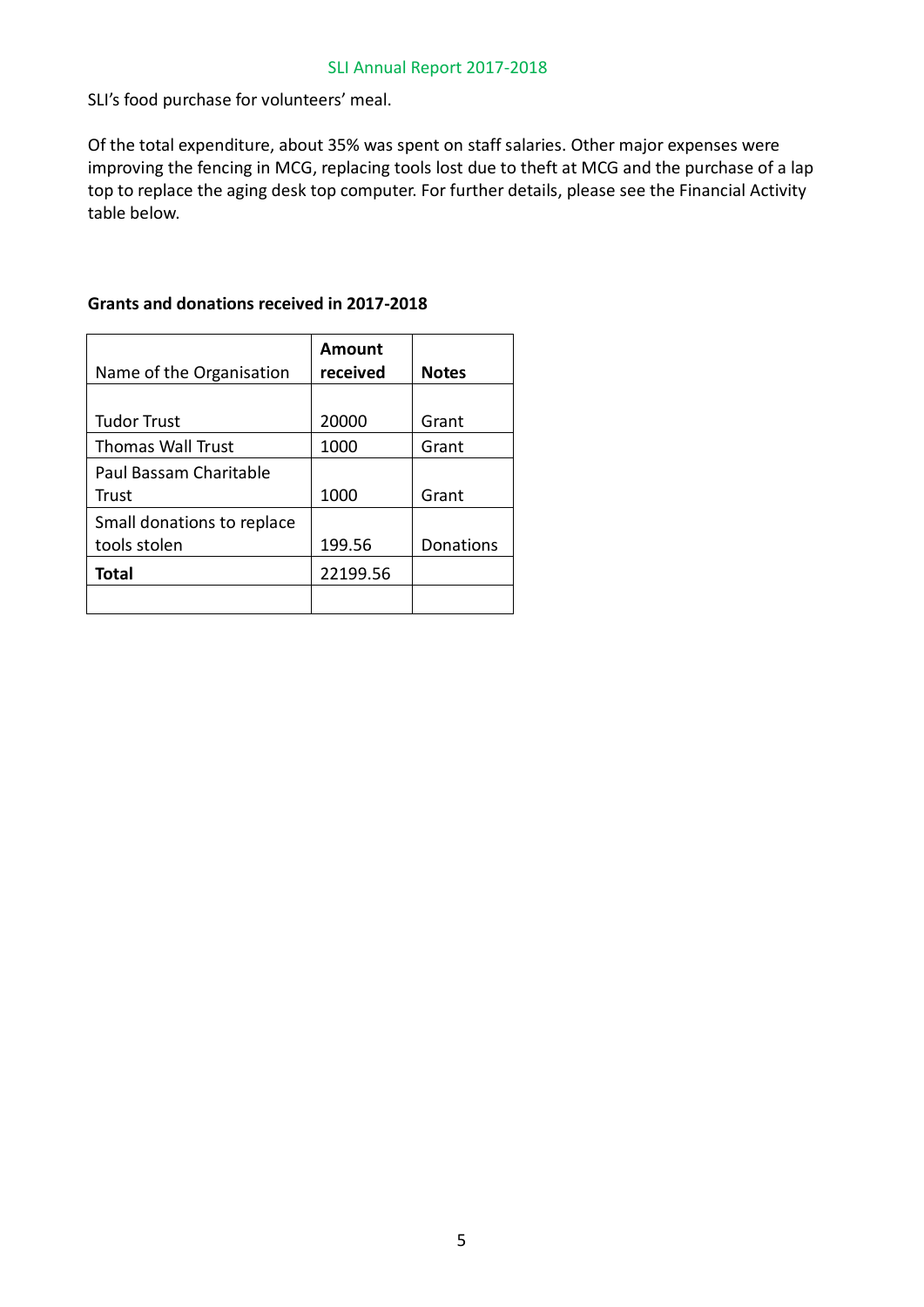# **Financial Activities: October 2017 to September 2018**

| <b>INCOME</b>                                                    | £          |
|------------------------------------------------------------------|------------|
| Allotment Sales (including Open Days and miscellaneous income)   | 1440.72    |
| Suma Coop Management Fee (5% of all purchase by members)         | 142.23     |
| <b>Grants and Donations</b>                                      | 22199.56   |
| <b>Membership Fees</b>                                           | 145        |
| Plot Rental (including the rent from the grazing field at MCG)   | 4513.05    |
| Services (income from Mahesh taking MCC booking and cake making) | 590.02     |
| Suma Food Coop (payments from members for the purchase of SUMA   |            |
| goods)                                                           | 3817.69    |
| <b>TOTAL INCOME</b>                                              | 32848.27   |
| <b>EXPENDITURE</b>                                               |            |
| <b>Accounts and Book Keeping</b>                                 | 216        |
| <b>Bee Keeping</b>                                               | 95.51      |
| Deputy Programme Manager                                         | 3454.8     |
| <b>Equipment and Supplies</b>                                    | 1035.41    |
| Grant Refund (Comic Relief grant which we could not use)         | 1000       |
| IT costs (laptop and software)                                   | 1281.86    |
| Keys                                                             | 223.5      |
| Maintenance                                                      | 3827.95    |
| <b>Manure and Compost</b>                                        | 133.8      |
| Members Training (Bee Keeping)                                   | 75         |
| <b>Office Rent</b>                                               | 2784       |
| <b>Other Expenses</b>                                            | 193.39     |
| <b>Plot Rental Expenses</b>                                      | 1760       |
| Postage and Stationery                                           | 31.3       |
| Professional Fees including training                             | 894.01     |
| Programme Manager                                                | 9303.9     |
| <b>Seeds and Plants</b>                                          | 470.41     |
| <b>Small Tools and Repairs</b>                                   | 1131.65    |
| Subscriptions                                                    | 88         |
| <b>SUMA Food Coop Expenses</b>                                   | 4083.24    |
| Tax and National Insurance                                       | 1432.73    |
| Telephone and Internet                                           | 670.58     |
| <b>Travel</b>                                                    | 61         |
| <b>Volunteer Costs</b>                                           | 1819.21    |
| <b>TOTAL EXPENDITURE</b>                                         | 36067.25   |
| <b>NET OPERATING INCOME</b>                                      | $-3218.98$ |
| <b>OTHER EXPENDITURES</b>                                        |            |
| <b>Reconciliation Discrepancies</b>                              | 1.13       |
| <b>Total Other Expenditures</b>                                  | $-1.13$    |
| <b>NET OTHER INCOME</b>                                          | $-1.13$    |
| <b>NET INCOME/(EXPENDITURE)</b>                                  | $-3220.11$ |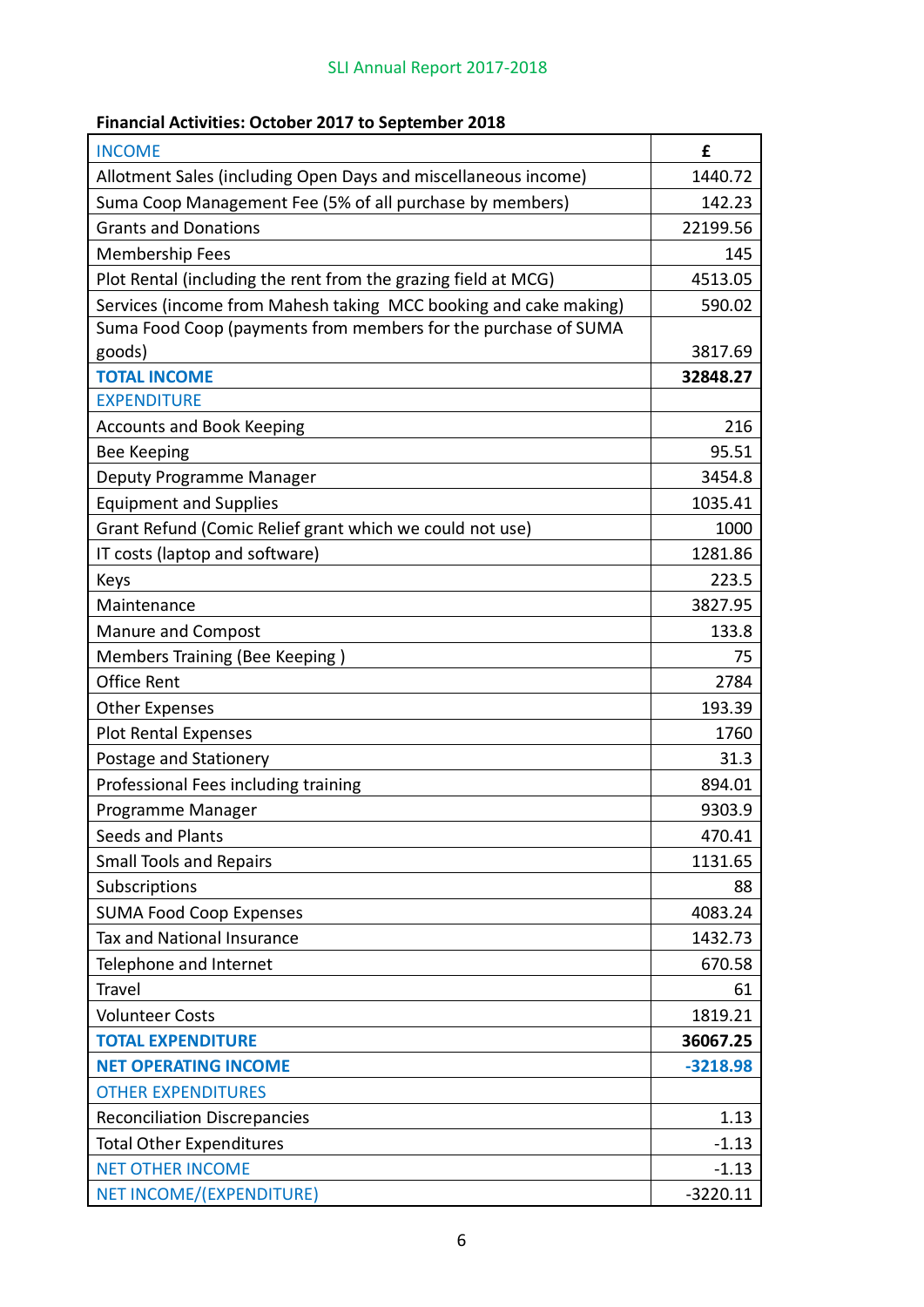# **Plans for 2018-2019**

Both our community gardens –  $GO^2$  Bluebell and Marlpit Community Garden – still have plots available for individuals, families and groups (Marlpit only). As 'word of mouth' has proved to be the best way of attracting new members, we will ask our members to spread the word about our project. In addition to providing small individual plots, we also need to encourage individuals, schools and community groups to come and visit our community gardens and enjoy a short walk or learn about gardening, bees and wildlife. We will also make good use of social media in publicising the benefits that our community gardens offer.

We will continue to run practical training sessions on growing fruit and vegetables as well as making jam and chutneys. As mentioned earlier, the attendance in some of the gardening training sessions could be improved. We would also like to hear our members' views on the sort of training they would like to attend.

Most of the plants in Marlpit Community Garden are now bearing fruit. To make it easier for the visitors to learn about these plants, we will have plant labels with detailed information about each plant printed and attached to it.

For a small charitable organisation like ours which does not generate much needed revenue, finding adequate funding is an ongoing struggle. Thanks to the hard work of our trustees and members and the generosity of charitable donors, we have managed not only to carry out our regular work but to improve our services and facilities. The volunteers coming from the corporate sector not only help us maintain the garden but also minimises our operation costs. We need to build on this success and institutionalise it.

# **Acknowledgements**

We would like thank the Tudor Trust, Thomas Wall Trust and Paul Bassam Charitable Trust for the grants which have enabled us to continue our activities and further improve our services. Likewise a big thank you to all our regular volunteers and the volunteers from AVIVA, MARSH, Volunteering Matters, GOODGYM, National Community Service, Talent Match and Students from the University of East Anglia for the number of hours they have dedicated to maintaining our community gardens. Volunteering in our community gardens not only provides much needed help but also provides opportunities for volunteers to learn new skills, meet new people and enjoy freshly cooked organic, wholemeal food (every Tuesday in Marlpit). So it is win-win and a good example of running a community garden in a sustainable way.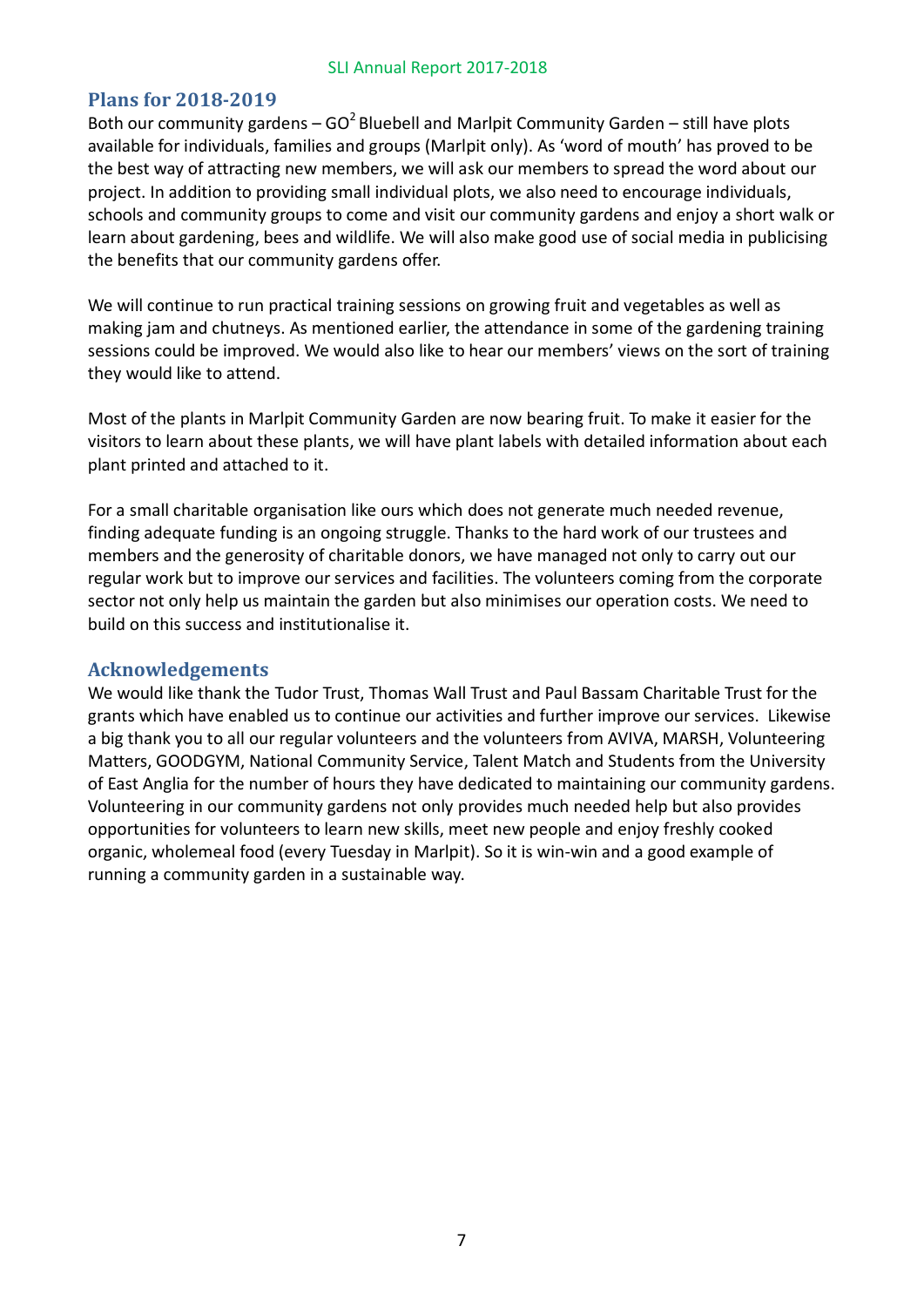**ANNEXE**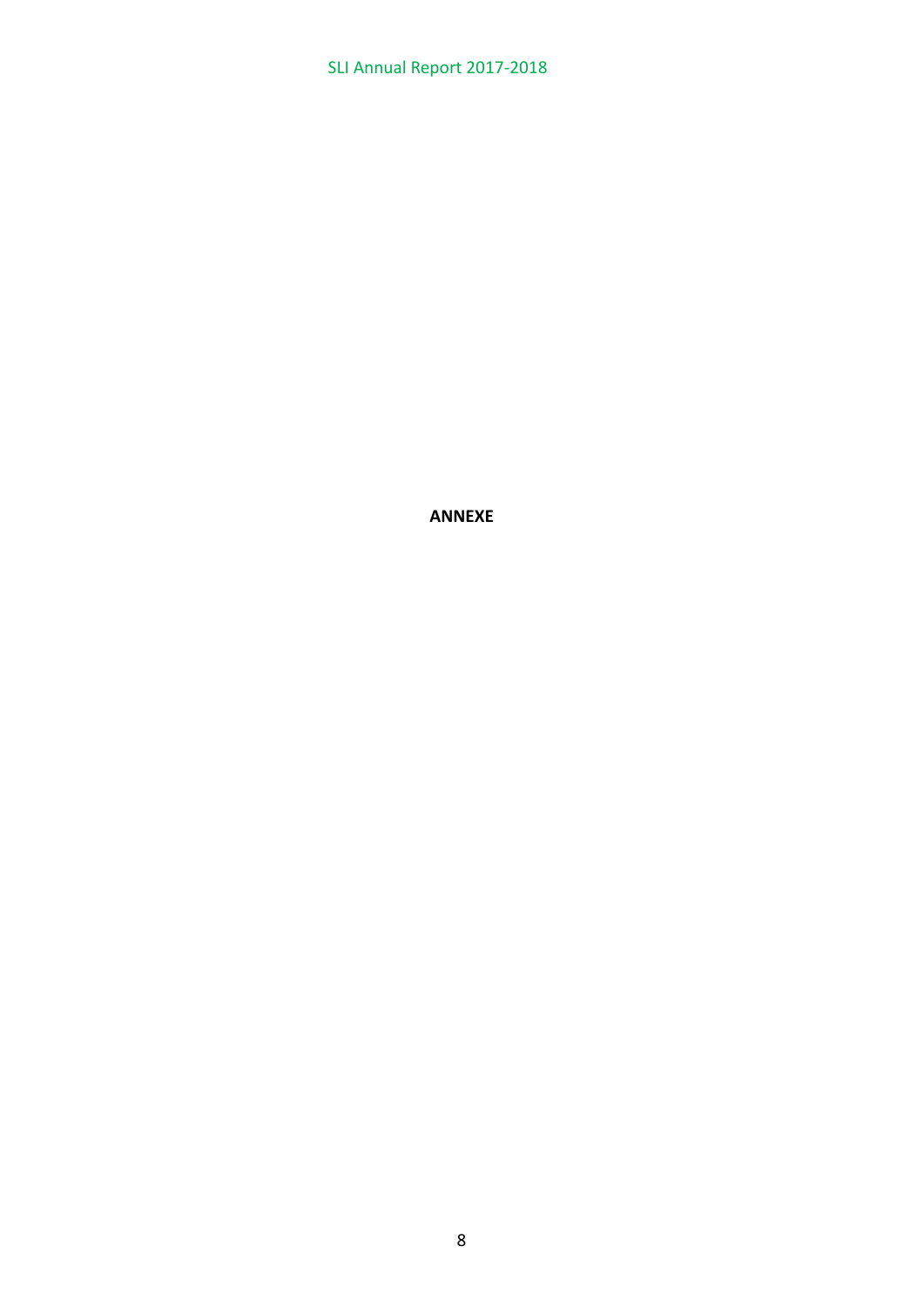# **GO2 Bluebell report 2017 – 2018 Gillian Damerell, Co-ordinator**

By September 2018 we had 85 members occupying 128 mini plots and 14 raised boxes, with one plot held communally and a further 6 plots and one raised box vacant – some of which were occupied during the year by members who left before September. The one communal plot is the plot which is badly shaded by the big shed.

The raised boxes which were vacant in October 2017 were rapidly occupied, and with further demand being apparent, three more were constructed in the autumn (numbers 13-15) and immediately occupied. The decision was taken to remove the communal soft fruit area (apart from the gooseberries) as the fruit bushes were not receiving enough attention and were not thriving. The currants and raspberries were dug out over the winter and distributed to members, and the area was measured out for a further 6 plots.

The Open Day took place on a rainy Sunday, 1 October, 2017, the deadline for renewal of membership and many people came and enjoyed good food, bought mostly jam made by members and honey from Marlpit, sampled pear juice (competently pressed by Phil, despite the rain) and generally had a good time. Allotmenting on a small scale such as in GO<sup>2</sup> ticks all the boxes for health and wellbeing: exercise, fresh air, organically grown vegetables, and companionship, and we are constantly seeking to publicise the benefits of joining such a scheme.

The team structure continued to work well this year. The team leaders and Bluebell coordinators met quarterly to make decisions affecting communal areas (such as the decision to remove the fruit bushes), discuss progress with communal tasks and priorities for the next quarter's volunteering Sundays, and other organisational matters. Minutes of these meetings are available to all members in a folder in the main shed, or by emailing bluebell@grow-our-own.co.uk.

At the August team leaders' meeting it was decided to reorganise the responsibilities between various teams, with these alterations coming into effect at the start of October:

- The previous tools & sheds team, with responsibility for tool maintenance and inventory and shed maintenance (eg painting) was replaced with the tools & toilet team. This team retains responsibility for tools, but also wider stock taking of GO2 property plus responsibility for training in tool use, in particular the annual power tool training session.
- The previous land & water team, with responsibility for maintaining the water tanks plus some communal gardening areas (such as the flower beds and rock garden) was replaced with the maintenance/DIY team. This team retains responsibility for the water tanks, but also the shed maintenance previously part of the tools & sheds team's remit. Thus the DIY-type tasks are collected together.
- A new communal gardening team was created, with responsibility for the areas previously covered by the land & water team but also a wider remit to look after the communal herbs, fruit trees and soft fruit, and also to provide support for older or less able members. It was hoped a dedicated team would reduce the neglect of these areas.

Further details on team responsibilities can be seen on the admin noticeboard in the main shed, or by emailing bluebell@grow-our-own.co.uk.

Team leadership also altered considerably at the end of this year. Jane stood down as tools team leader, with Anne-Marie volunteering to replace her. Similarly, Elena has volunteered to replace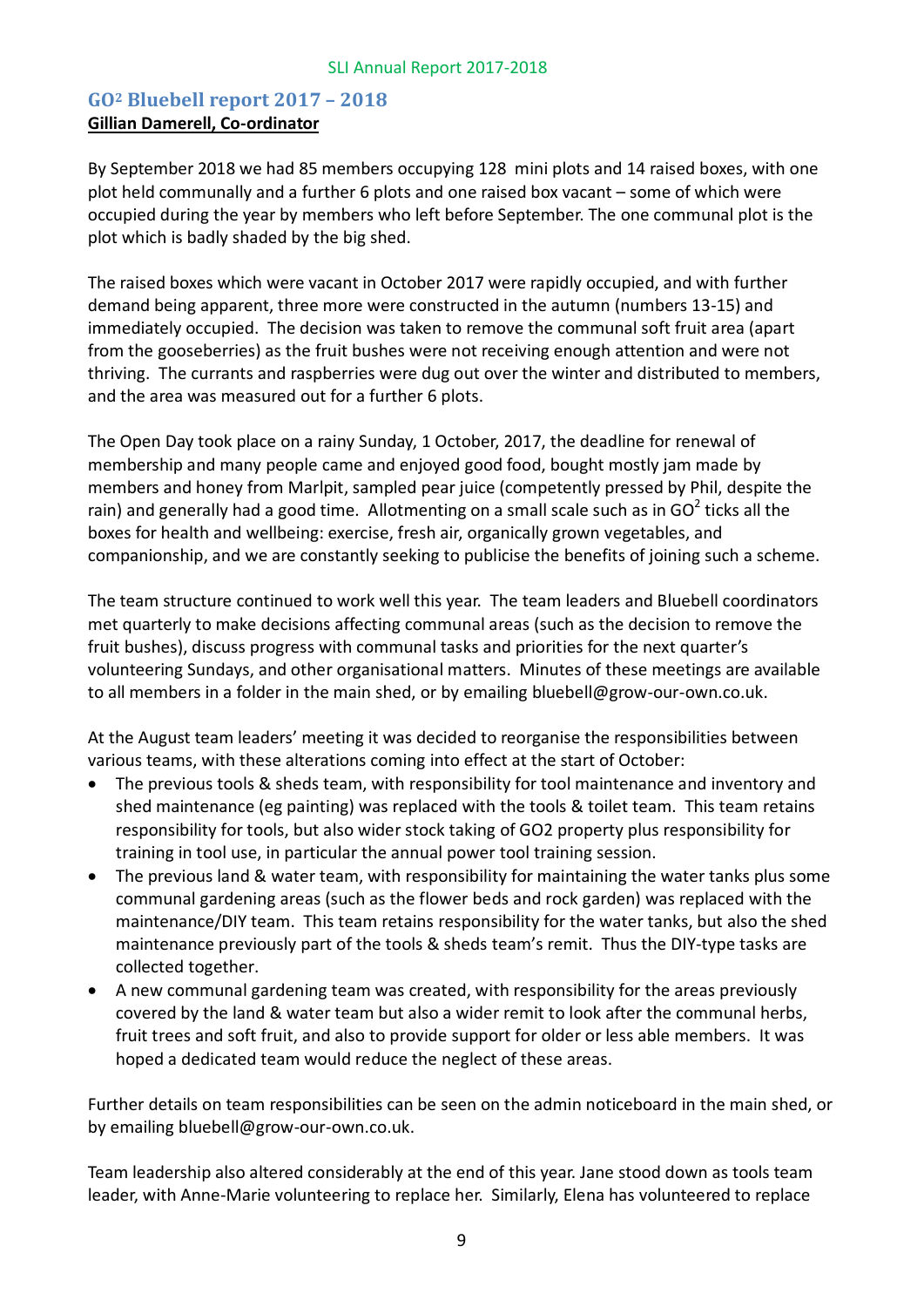Christine as admin team leader. Peter stood down as land & water team leader, and we do not as yet have a team leader for maintenance/DIY. (Please speak to Gillian if you could volunteer for this role!) Last but not least, Lucy and Tom have volunteered as joint leaders for the communal gardening team. I would like to thank all team leaders, past and present, for their support, dedication and friendship –  $GO^2$  wouldn't be the same without you!

# **Admin report – Christine Wilson**

After seven years as admin team leader I am stepping down and intend to concentrate on growing vegetables! During that time, I must have met dozens of people, many of whom became members, and I must have allocated every plot we have. I have really enjoyed all this. This year saw some changes: Gillian and Roberta grew into their role as joint coordinators, Hannah went to work in the office, and stricter data protection legislation meant a more controlled way of accessing members' details.

We have had another very busy year and signed up several new members. The rota for Wednesday and Sunday mornings in the shed has worked very well so special thanks to Rita for organising it. Apart from receiving visitors and potential members, those mornings are for catching up on general tasks, and a companionable time to swap news and views over refreshments! We are apparently known around the site for sitting around drinking tea but we spend a great deal of time talking to our growers about plants, to new members about the scheme, other site allotmenteers and anyone who turns up!

We continued to publicise the project, putting posters in local shops and the library, and we had a piece in *The Citizen* and also in the EDP.

We may be facing a time of change but I know GO2 has a great future. I am sure there will always be a core of people who will work hard to keep the project running efficiently and open to all. I will always support it as long as I can, and I hope more members will get involved with running it. I would like to thank fellow team leaders for creating such a good team spirit, other members for support and companionship, and, of course, Mahesh who started it all!

# **Compost – Phil Young**

We've had two or three workdays over the last year. These were enough to tidy the compost areas up; cover full composting bays; and open up those ready for use. Many thanks to those of you who have helped over the last year. Please keep an eye on the SLI newsletters for the next workday.

I'm usually around on Sunday mornings – if you have any queries, please feel free to have a word – there is plenty of compost available for use. If you need any advice, just ask – though the general rule is: you can never have enough compost! By the time you read this we should have had another delivery of manure, please also ask if you need any advice on using this.

# **Food – Moira Froud**

This year the Food Team has been busy organising our monthly Foodshare events on the first Sunday of the month. It has been great tasting the variety of different and imaginative recipes baked by our members. Foodshare events are welcoming and friendly and are a good opportunity to share ideas. These occasions were organised and well supported by the Team and plenty of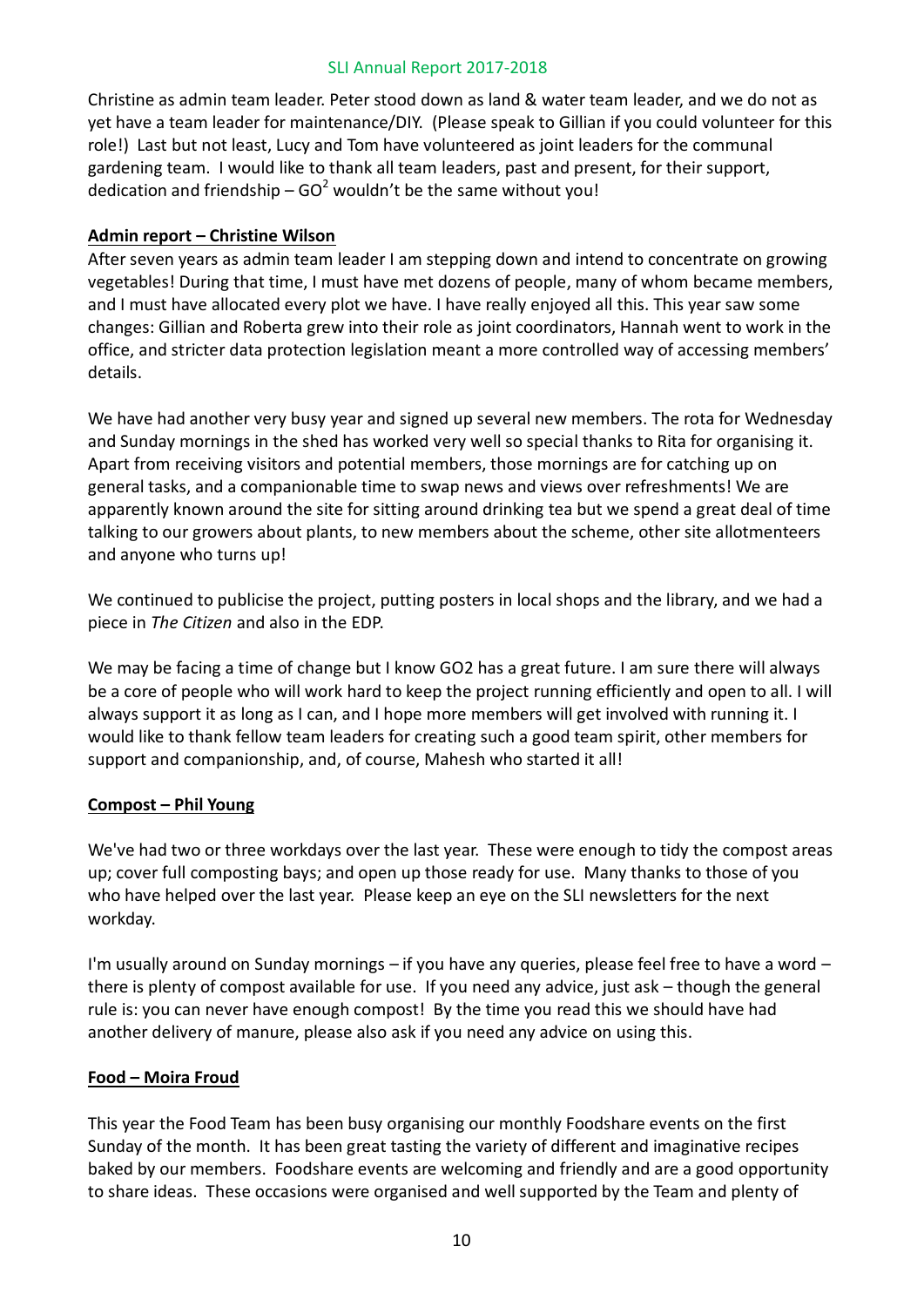others contributed. Members also made a variety of jams and chutneys to be sold for the benefit of SLI at Open Days at both Bluebell and Marlpit. There was also the Christmas party with food cooked on the premises at Marlpit Community Centre. Much of the food was grown at the Community Garden. It was a well-attended and enjoyable social occasion rounding off 2017.

#### **Land & water – Peter Medhurst**

With the help of many of our fine volunteers some major tasks were completed during the year. All of the water tanks and several of the sheds were rubbed down and re-painted, including the main shed, blue shed and toilet shed. Approximately half the tin shed was painted with galvanised metal paint, but unfortunately we did not have enough time to complete the job. Repairs to shed doors and general maintenance of the Bluebell infrastructure were carried out as and when required.

The toilet shed was found to have some rotting planks on the side wall. These were replaced but the decision was taken that the raised boxes either side of the shed should be removed in the coming winter, as these restrict airflow to the planks of the shed which was believed to be the reason for the rot.

As chair of SLI I would like to record our thanks to those team leaders who are stepping down after quite a few years of service to this great project: they include Jane, Moira, and Christine. I wish the new team leaders all the best for 2018-19.

#### **Seeds and plants – Bridget Beauchamp**

My favourite time in the gardening year is a moment in May, when the  $GO<sup>2</sup>$  greenhouse is full to bursting with little plants; runner and borlotti beans, yellow and green courgettes, butternut and other squashes, sweet corn, salads, herbs, flowers – it's a lengthy list. The plants overflow to the holding bed behind the greenhouse, waiting for the last risk of frost to go. This year, the profusion was due to the hard work of many people. Heather, Sheila, Sue, Carole, Mansurah and I sowed the seeds; Janet E and Janet H pricked out salad into modules; Laura, Janet E, Janet J and Christine kept all watered; Roberta, Sheila and Heather planted out tender peppers, aubergines and tomatoes. And many others, whether on duty on Sundays or Wednesdays or just passing by, kept an eye on the trays of plants.

May is also the time when rows of newly germinated seeds appear on plots. Mandy and Caroline kept the supply of seeds for this to happen topped up, making sure there were sufficient little packets available in the main shed. There were popular varieties and, after midsummer, new seeds to try, black radish and different oriental vegetables sown to provide a crop into autumn and over winter.

The extremes of weather, a long cold spring and then the burst into a hot, dry summer, created problems. Not so much for the greenhouse - germination rates were reasonable and there were no thefts of whole trays of plants as there had been last year. But once the plants were out in individual plots, regular watering was needed for them to thrive. A task for this winter is to find ways of communicating how best to combat dry weather, with spacing of plants, mulching and effective watering.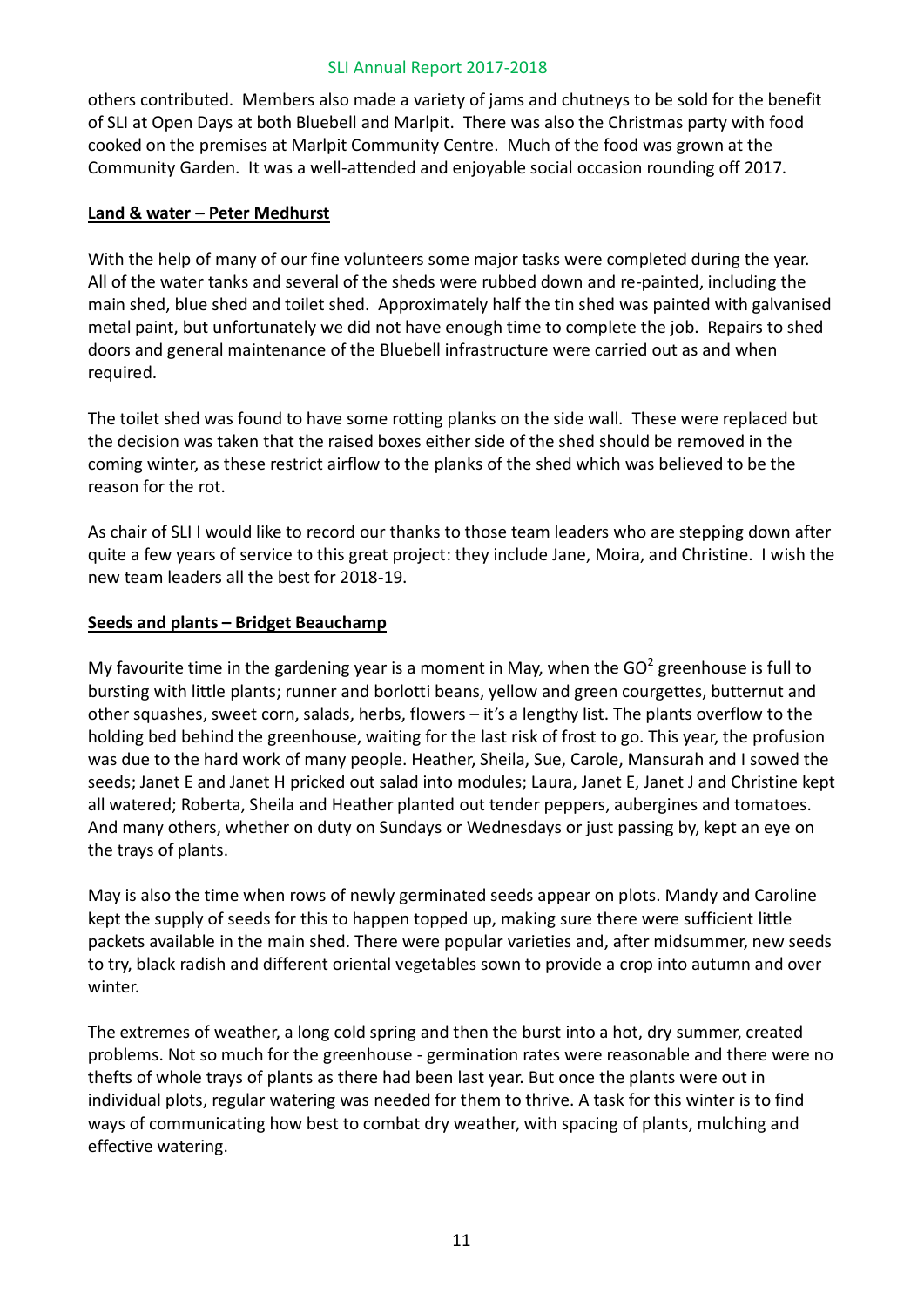#### **Tools and sheds – Jane Graham**

The tools and sheds remain in a stable condition with minor repairs being carried out as and when needed. It was hoped that a tool day could be arranged in October 2017; however there was another event on the same day and it was felt that a check of the tools by the team leader would suffice until the spring of 2018. The shed and tool day was then scheduled for March 2018 but unfortunately the weather situation (snow!) resulted in the event having to be cancelled and again the team leader did a quick inventory and tidy up. Overall the tool supply remains adequate although hand tools still vanish. Some forks and spades could be replenished.

The metal shed containing the lawnmowers and strimmers plus petroleum and various substances remains locked with designated members holding a key. The upkeep and inventory is kept within the shed and is the responsibility of the key holders.

At the volunteering Sunday in May the big shed, blue shed and toilet were prepared and painted with a good turnout of members helping. The blue shed was finished the following week by the team leader when more paint was obtained.

In July the carpet in the big shed was lifted and the floor checked which was found to be in good order. The carpet was re-laid and strong carpet tape used to seal the edges, but unfortunately in the excessive heat of the summer the glue melted so a different method will have to be found to secure the joins.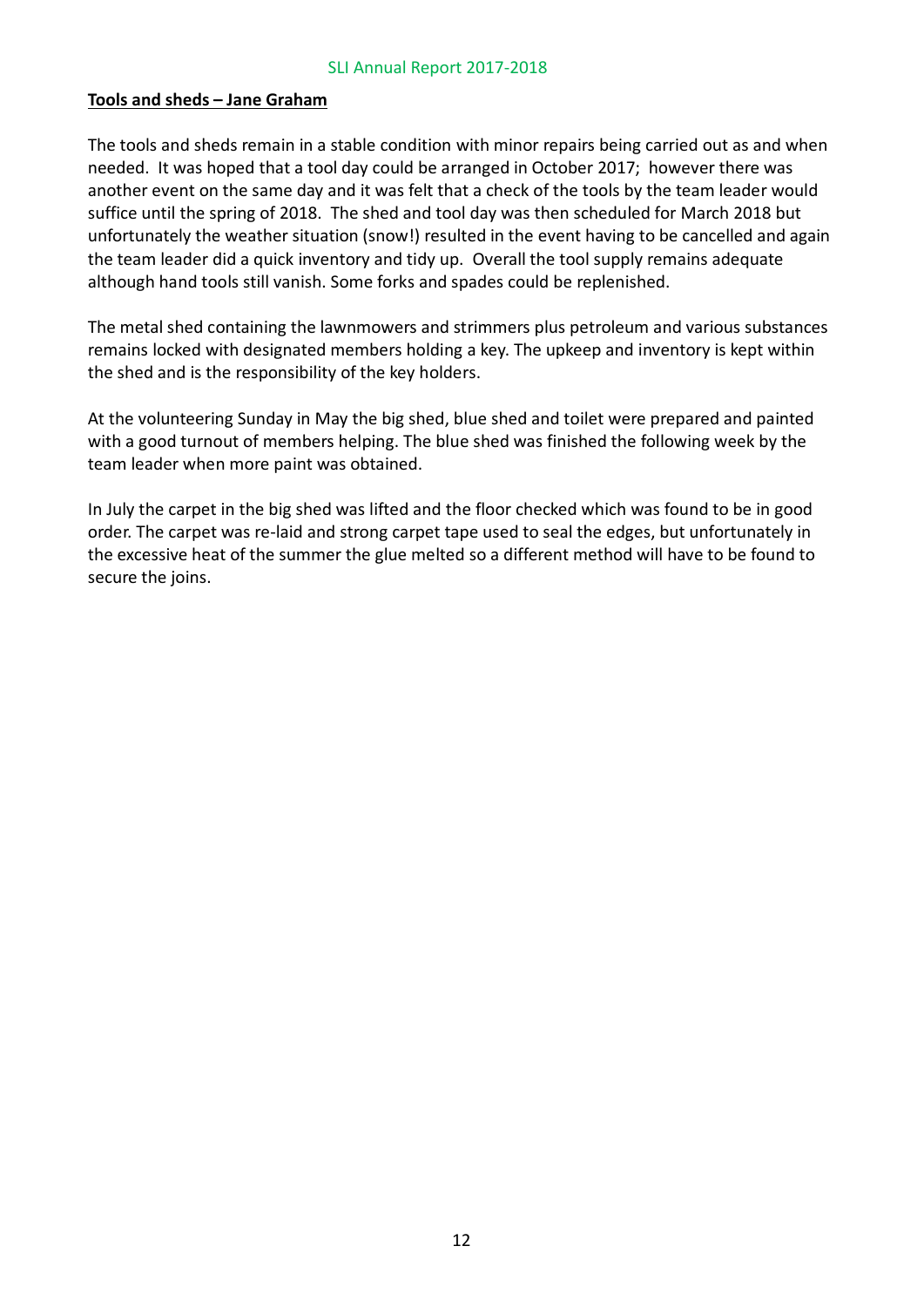# **Marlpit Community Garden**

#### **Marlpit Honeybees Report October 2017 – September 2018**

*by Tish Kerkham*

Following a successful season in 2017, our honeybees went into winter 2017 in good condition. All five colonies survived the winter in spite of the stress of a late, cold spring and the 'Beast from the East'.

This season proved challenging for a number of reasons. My poor health meant I was unable to give the bees the attention I would have liked and John also suffered from health problems. Good Samaritans from the Norfolk Bee Keepers' Association, the Norwich and District Bee Keepers' Association and Robin, one of our own grow-at-home members, stepped in to help. However, we lost two swarms early on, and my attempts to prevent further swarming were unsuccessful, with the result that we are going into this winter with only three colonies.

The drought also presented difficulties for our bees, with many species of plants flowering at the same time, and producing less nectar because of lack of water. I observed that on very hot days our honeybees were flying in the early morning and evening, and staying at home during the heat of the day. The result was honey production down on last year's, with 25lbs being extracted in June and a further 20lbs in August. We had to feed the bees with sugar syrup from August through to October.

On the plus side, we are building up a small team of committed bee keepers. John, who has worked with me regularly since summer 2017, attended a bee keeping course this May. Kieron, too, is interested in learning about the management of honeybees, and Simon has been joining us

when work commitments allow. We have given adults and children the opportunity to learn about bees and beekeeping and see bees at work within their hive on our open day and other occasions. I have built up my knowledge by studying for the British Bee Keepers' Association's Module Examinations 2 and 5, 'Honey Bee Products and Forage' and 'Honey Bee Biology', passing both with credit.



Our three colonies are healthy and have good levels of stores for the winter.